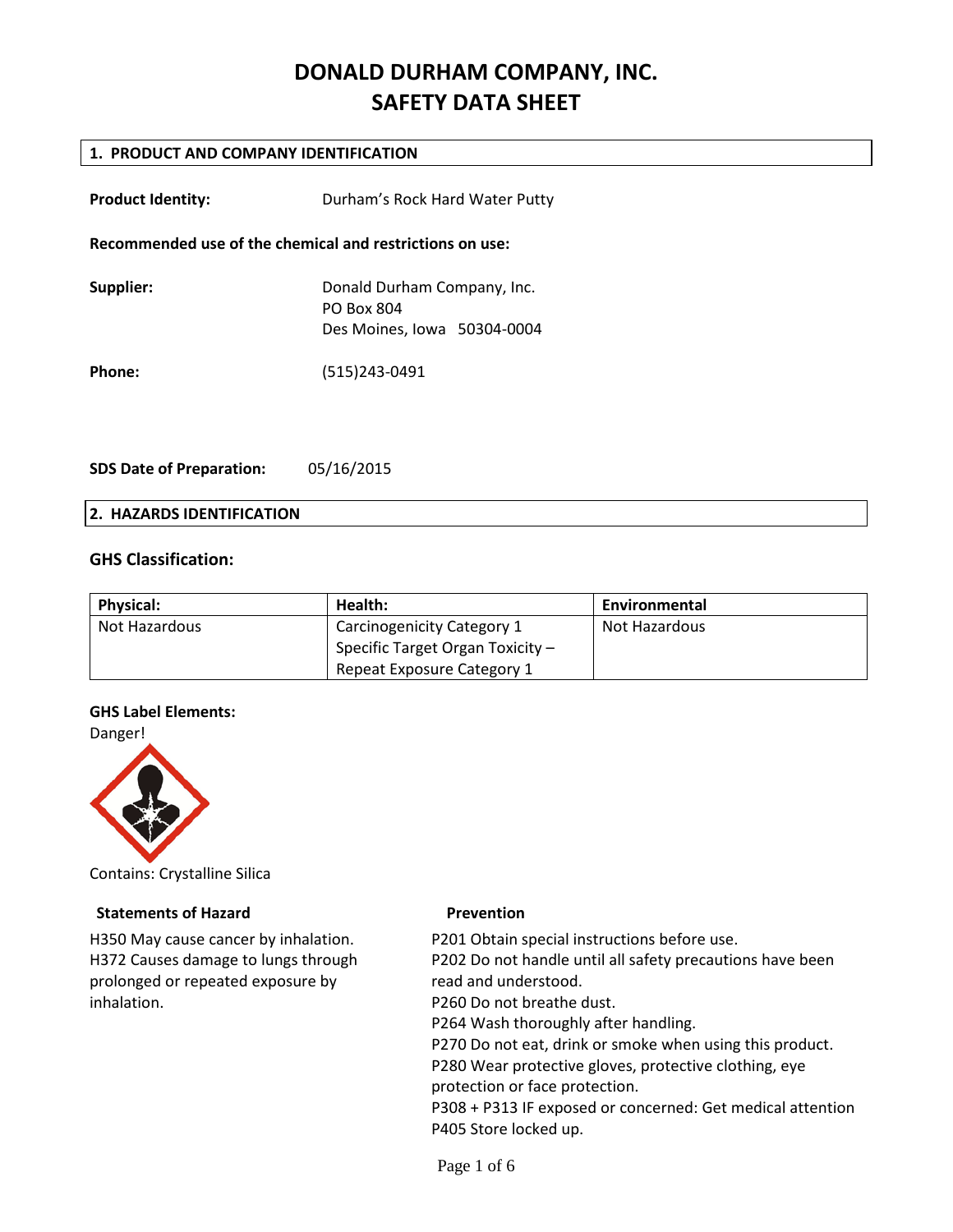P501 Dispose of contents and container in accordance with local and national regulations.

| 3. COMPOSITION/INFORMATION ON INGREDIENTS |  |
|-------------------------------------------|--|
|-------------------------------------------|--|

| Component                  | CAS No.    | Amount   |
|----------------------------|------------|----------|
| Plaster of Paris           | 26499-65-0 | 70-80    |
| Talc                       | 14807-96-6 | $5 - 15$ |
| Dextrin                    | 9004-53-9  | $5-9$    |
| Crystalline Silica- Quartz | 14808-60-7 | <1       |
| Yellow Iron Oxide          | 51274-00-1 |          |

**The exact concentration is being withheld as a trade secret.**

| 4. FIRST AID MEASURES |  |
|-----------------------|--|
|-----------------------|--|

**Eye:** Flush victim's eyes with large quantities of water, while holding the eyelids apart. Get medical attention if irritation develops and persists.

**Skin:** Wash contact area thoroughly with soap and water. Get medical attention if irritation or symptoms of exposure develop.

**Ingestion:** Do not induce vomiting unless directed to do so by a medical professional. Get medical attention if you feel unwell.

**Inhalation:** Remove victim to fresh air. If irritation or other symptoms persist, get medical attention.

**Most important Symptoms:** May cause eye and skin irritation. Inhalation of dust may cause mucous membrane and respiratory irritation. Prolonged inhalation of dust may cause lung damage. Contains crystalline silica. Prolonged overexposure to respirable crystalline silica may cause lung disease (silicosis) and increase the risk of lung cancer. Risk of cancer depends on duration and level of exposure.

**Indication of immediate medical attention/special treatment:** Get immediate medical attention if large quantities of dust are inhaled.

#### **5. FIRE FIGHTING MEASURES**

**Suitable (and Unsuitable) Extinguishing Media:** Use media appropriate to the surrounding fire. **Specific hazards arising from the chemical:** Decomposition may release oxides of carbon and metal fumes. **Special Protective Equipment and Precautions for Fire-Fighters:** Firefighters should wear positive pressure self-contained breathing apparatus and full protective clothing.

**Explosion Data (sensitivity to mechanical impact or static discharge):** None known.

#### **6. ACCIDENTAL RELEASE MEASURES**

**Personal Precautions, Protective Equipment, and Emergency Procedures:** Avoid creating airborne dust. Do not breathe dust. Avoid contact with eyes. Wear appropriate protective clothing and equipment.

**Methods and Materials for Containment and Cleaning Up:** Collect using dustless method (HEPA vacuum or wet method) and place in appropriate container for use. Do not use compressed air. Do not sweep up. Place dry material into an appropriate container for disposal. Flush spill area with water to remove residue.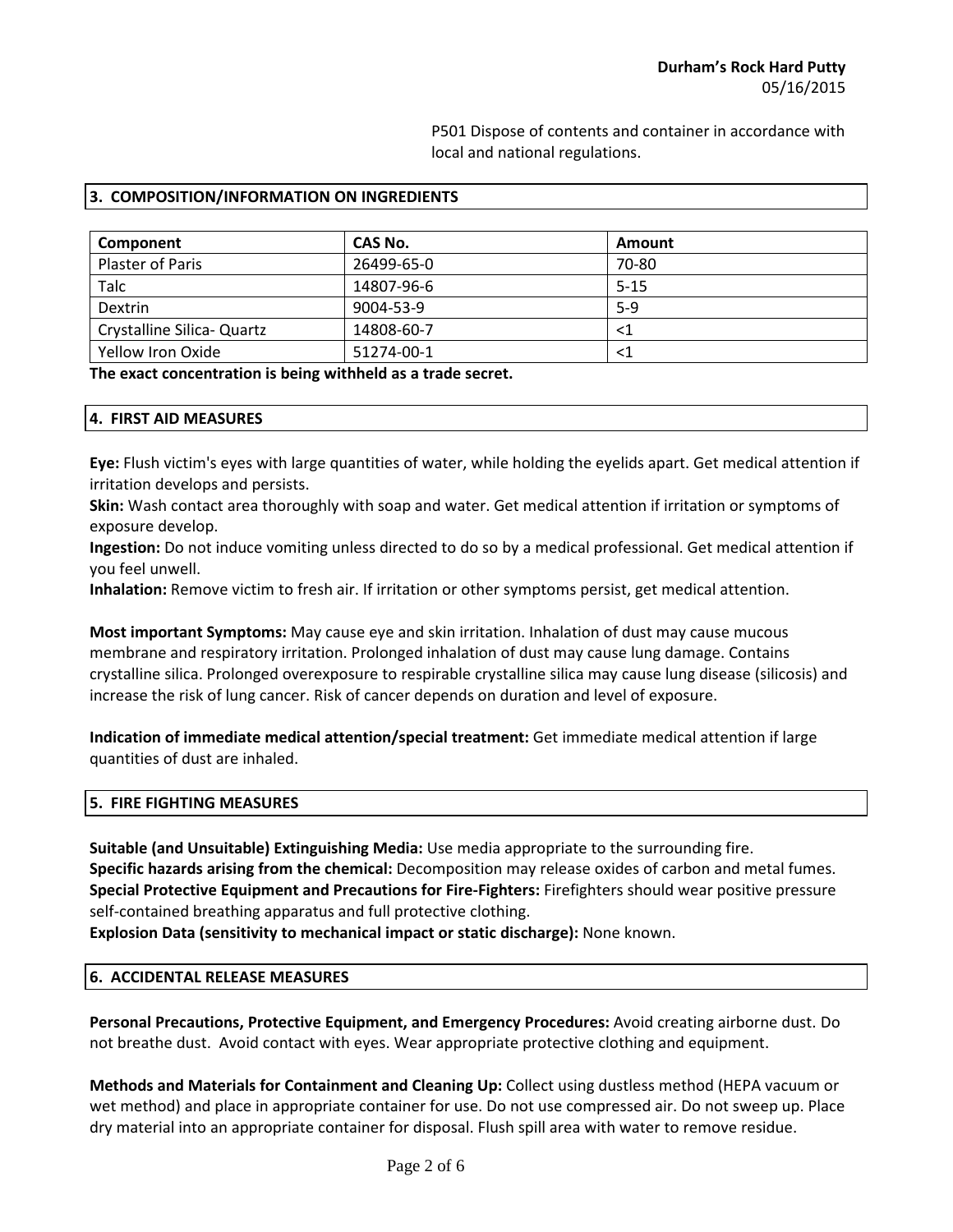# **7. HANDLING AND STORAGE**

**Precautions for Safe Handling:** Do not breathe dust. Avoid dust generation. Avoid contact with eyes. Wear protective clothing and equipment. Use only with adequate ventilation. Wash thoroughly after handling. Keep container closed. Silica dust may be in the air without a visible dust cloud. Practice good housekeeping to prevent accumulation of dust in work areas.

**Conditions for Safe Storage, Including Any Incompatibilities:** Store in a cool, dry, well-ventilated area away from incompatible materials. Keep containers closed when not in use.

# **8. EXPOSURE CONTROLS/PERSONAL PROTECTION**

#### **Exposure Guidelines:**

| Plaster of Paris           | 15 mg/m3 TWA OSHA PEL (total dust)                      |  |
|----------------------------|---------------------------------------------------------|--|
|                            | 5 mg/m3 TWA OSHA PEL (respirable fraction)              |  |
| <b>Dextrin</b>             | None Established                                        |  |
| Talc                       | 2 mg/m3 TWA ACGIH TLV (Respirable)                      |  |
|                            | 20 mppcf OSHA PEL                                       |  |
| Crystalline Silica- Quartz | 0.025 mg/m3 TWA ACGIH TLV (Respirable)                  |  |
|                            | 10 mg/m <sup>3</sup> TWA OSHA PEL (Respirable fraction) |  |
|                            | % $SiO2 + 2$                                            |  |
|                            | 30 mg/m <sup>3</sup> TWA OSHA PEL (Total dust)          |  |
|                            | % $SiO2 + 2$                                            |  |
| Yellow Iron Oxide          | None Established                                        |  |

**Engineering Controls:** Use with adequate local exhaust ventilation to maintain exposures below the occupational exposure limits.

**Respiratory Protection:** In operations where the occupational exposure limits are exceeded, an approved respirator with dust/mist cartridges or supplied air respirator should be used. Respirator selection and use should be based on contaminant type, form and concentration. Follow applicable regulations and good Industrial Hygiene practice.

**Skin Protection:** None required under normal conditions of use.

**Eye Protection:** Follow facility requirements. Chemical safety glasses or dust goggles recommended to avoid eye contact.

**Other:** None required under normal conditions of use.

#### **9. PHYSICAL AND CHEMICAL PROPERTIES**

**Appearance and Odor:** Cream colored, odorless powder.

| <b>Physical State: Solid</b>           | <b>Odor Threshold: Not available</b>             |
|----------------------------------------|--------------------------------------------------|
| Vapor Density: Not applicable          | Initial Boiling Point/Range: Not applicable      |
| <b>Solubility In Water: Insoluble</b>  | Vapor Pressure: Not applicable                   |
| <b>Relative Density: Not available</b> | <b>Evaporation Rate: Not applicable</b>          |
| Melting/Freezing Point: Not available  | pH: Not applicable                               |
| VOC Content: No VOC's.                 | <b>Octanol/Water Coefficient: Not applicable</b> |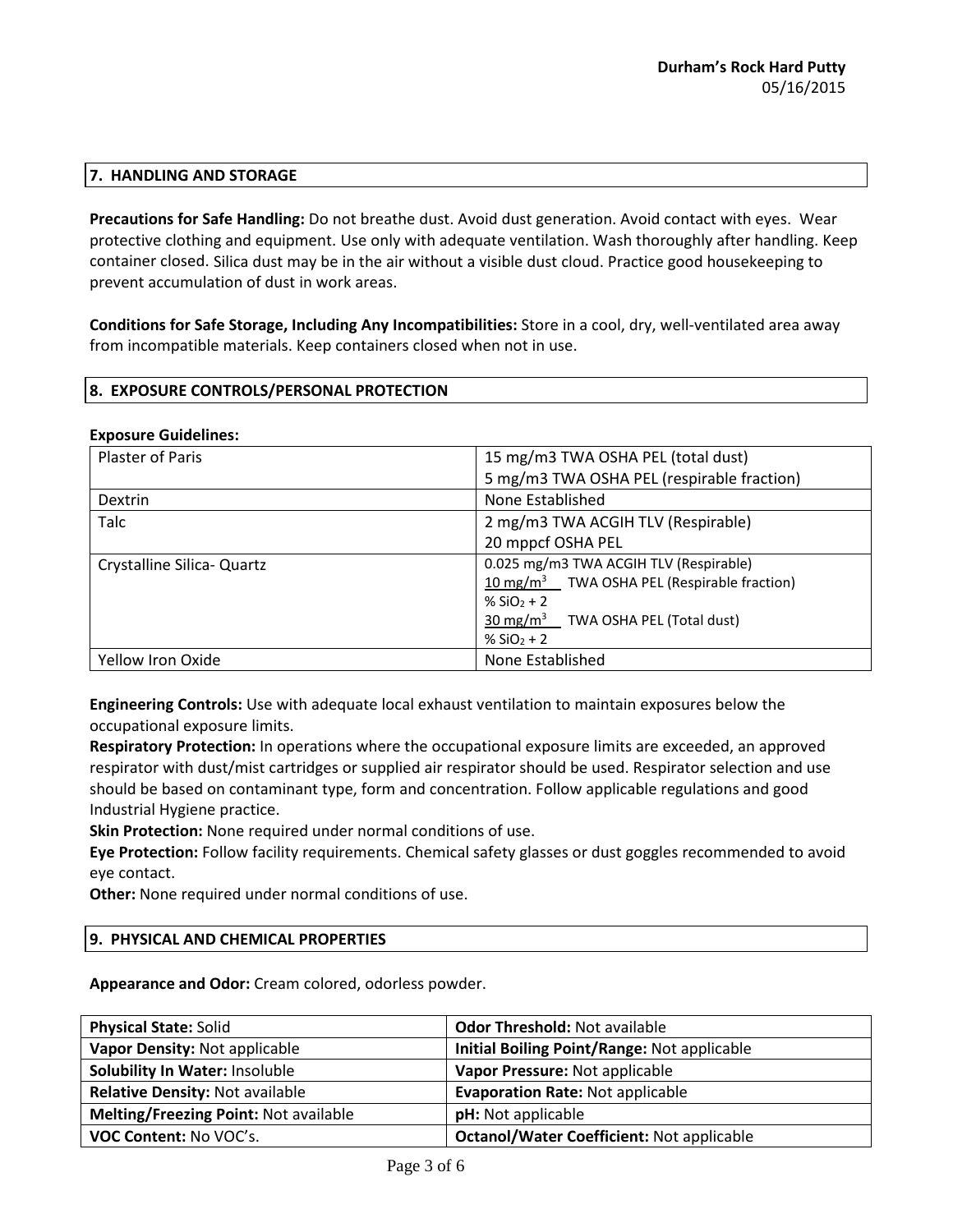| Solubility: Insoluble in water        | <b>Decomposition Temperature: Not available</b> |
|---------------------------------------|-------------------------------------------------|
| Viscosity: Not applicable             | Flammability (solid, gas): Not flammable        |
| <b>Flashpoint: Not applicable</b>     | <b>Autoignition Temperature: None</b>           |
| Flammable Limits: LEL: Not applicable |                                                 |
| <b>UEL:</b> Not applicable            |                                                 |

### **10. STABILITY AND REACTIVITY**

**Reactivity:** Stable.

**Chemical Stability:** Stable under normal storage and handling conditions.

**Possibility of Hazardous Reactions:** Hazardous polymerization will not occur. Crystalline silica will dissolve in hydrofluoric acid and produce silicone tetrafluoride.

**Conditions to Avoid:** None known.

**Incompatible Materials:** None known.

**Hazardous Decomposition Products:** Oxides of carbon

# **11. TOXICOLOGICAL INFORMATION**

#### **HEALTH HAZARDS:**

**Eye:** Dust may cause mechanical irritation and corneal abrasion.

**Skin:** May cause mechanical irritation, skin abrasions or dry skin.

**Ingestion:** No adverse effects expected for normal incidental ingestion. Large amounts may cause gastrointestinal irritation.

**Inhalation:** Inhalation of dust may cause irritation to the nose, throat and upper respiratory tract with coughing and shortness of breath.

**Chronic:** This product contains crystalline silica. Repeated inhalation of respirable crystalline silica may cause may cause a progressive, disabling and sometimes fatal lung disease called silicosis. Symptoms include cough, shortness of breath, wheezing, non-specific chest illness and reduced pulmonary function.

**Sensitization:** Not expected to cause sensitization.

**Carcinogenicity:** Crystalline silica quartz is listed as "Carcinogenic to Humans" (Group 1) by IARC and "Known to be a Human Carcinogen" by NTP. None of the other components are listed as carcinogens by OSHA, IARC, NTP, ACGIH or the EU Directive.

**Germ Cell Mutagenicity:** None of the components of this product are suspected to cause mutagenicity.

**Reproductive Toxicity:** No data available.

# **Numerical Measures of Toxicity:**

Plaster of Paris: Oral rat LD50 >2000 mg/kg

Silicon dioxide: Oral rat LD50 > 5000 mg/kg, inhalation rat LC50 > 0.69 mg/L, dermal rabbit LD50 > 2000 mg/kg Yellow Iron Oxide: Oral rat LD50 > 10000 mg/kg

# **12. ECOLOGICAL INFORMATION**

# **Ecotoxicity:**

Crystalline Silica Quartz: LC50 Carp - >10,000 mg/L/72hr. This product is not expected to present an environmental hazard.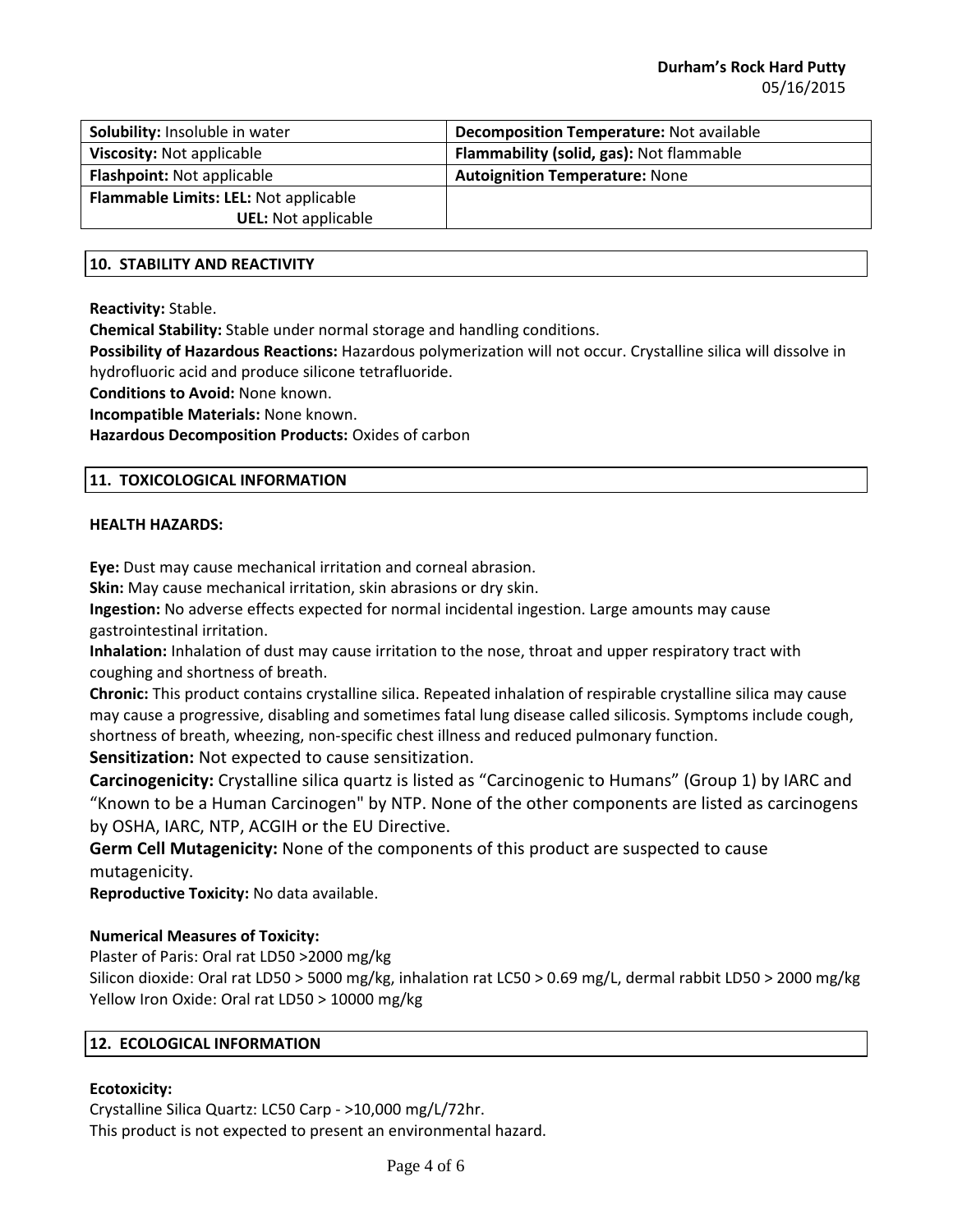**Persistence and Degradability:** Biodegradability does not apply to inorganic compounds.

**Bioaccumulative Potential:** No data available.

**Mobility in Soil:** No data available.

**Other Adverse Effects:** No data available.

#### **13. DISPOSAL CONSIDERATIONS**

Dispose in accordance with local, state and federal environmental regulations.

#### **14. TRANSPORT INFORMATION**

**Labels Required:** None

# **DOT Hazardous Materials Description: Proper Shipping Name:** Not Regulated **UN Number:** None **Hazard Class/Packing Group:** None

**IMDG Shipping Name:** Not Regulated **UN Number:** None **IMDG Hazard Class/ Packing Group:** None **IMDG Hazard Labels Required:** None

**IATA Shipping Name:** Not Regulated **UN Number:** None **IATA Hazard Class/ Packing Group:** None **IATA Hazard Labels Required:** None

#### **15. REGULATORY INFORMATION**

**CERCLA 103 Reportable Quantity:** This product is not subject to CERCLA reporting requirements. Many states have more stringent release reporting requirements. Report spills required under federal, state and local regulations.

**Hazard Category for Section 311/312:** Chronic Health

**Section 313 Toxic Chemicals:** This product contains the following chemicals subject to SARA Title III Section 313 Reporting requirements:

| `omponents | <br> | <b>WT %</b> |
|------------|------|-------------|
| None       | None | None        |

#### **State Regulations**

**California:** This product contains the following substances known to the state of California to cause cancer and/or reproductive toxicity: